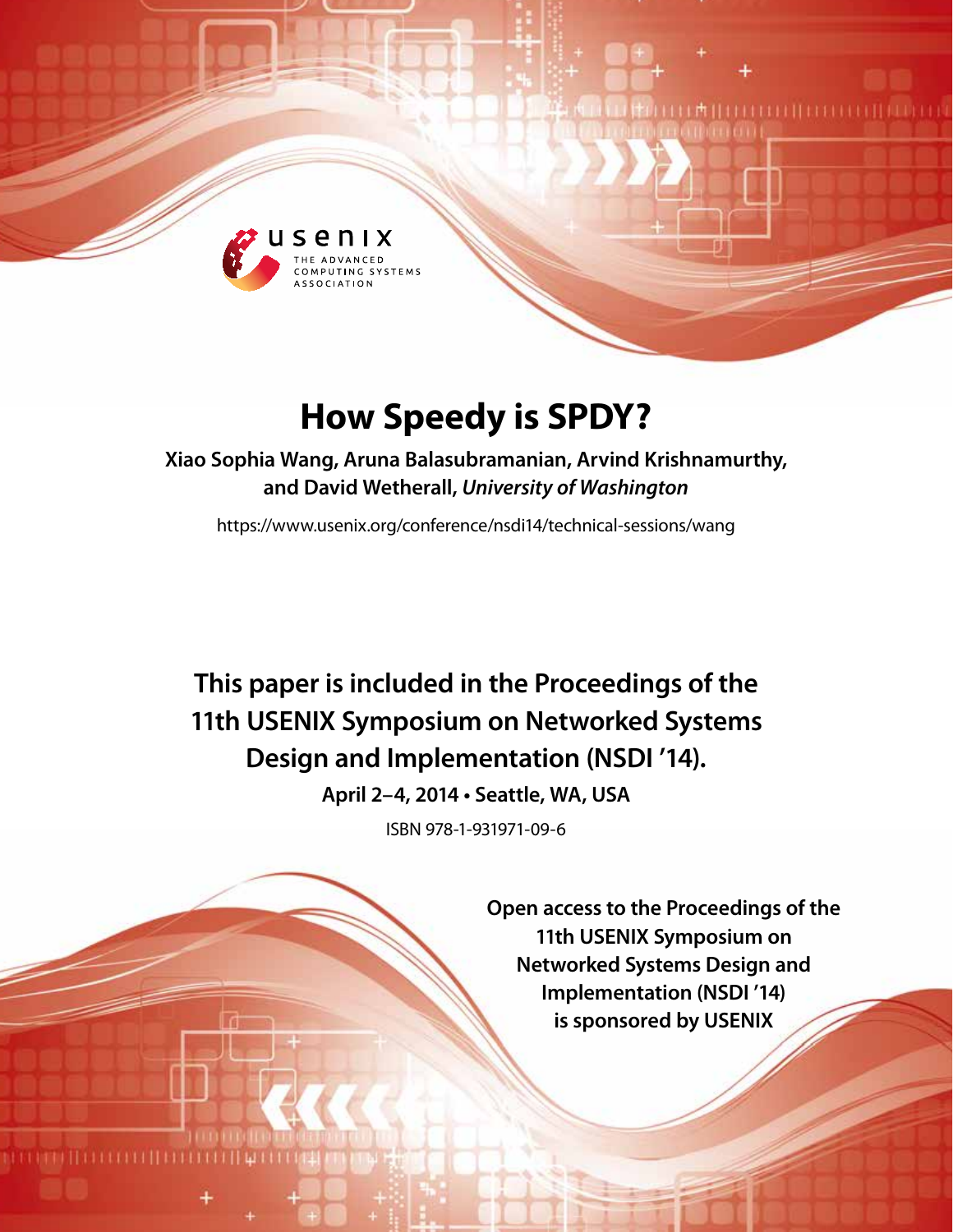## How speedy is SPDY?

*Xiao Sophia Wang, Aruna Balasubramanian, Arvind Krishnamurthy, and David Wetherall University of Washington*

## Abstract

SPDY is increasingly being used as an enhancement to HTTP/1.1. To understand its impact on performance, we conduct a systematic study of Web page load time (PLT) under SPDY and compare it to HTTP. To identify the factors that affect PLT, we proceed from simple, synthetic pages to complete page loads based on the top 200 Alexa sites. We find that SPDY provides a significant improvement over HTTP when we ignore dependencies in the page load process and the effects of browser computation. Most SPDY benefits stem from the use of a single TCP connection, but the same feature is also detrimental under high packet loss. Unfortunately, the benefits can be easily overwhelmed by dependencies and computation, reducing the improvements with SPDY to 7% for our lower bandwidth and higher RTT scenarios. We also find that request prioritization is of little help, while server push has good potential; we present a push policy based on dependencies that gives comparable performance to mod\_spdy while sending much less data.

## 1 Introduction

HTTP/1.1 has been used to deliver Web pages using multiple, persistent TCP connections for at least the past decade. Yet as the Web has evolved, it has been criticized for opening too many connections in some settings and too few connections in other settings, not providing sufficient control over the transfer of Web objects, and not supporting various types of compression.

To make the Web faster, Google proposed and deployed a new transport for HTTP messages, called SPDY, starting in 2009. SPDY adds a framing layer for multiplexing concurrent application-level transfers over a single TCP connection, support for prioritization and unsolicited push of Web objects, and a number of other features. SPDY is fast becoming one of the most important protocols for the Web; it is already deployed by many popular websites such as Google, Facebook, and Twitter, and supported by browsers including Chrome, Firefox, and IE 11. Further, IETF is standardizing a HTTP/2.0 proposal that is heavily based on SPDY [10].

Given the central role that SPDY is likely to play in the Web, it is important to understand how SPDY performs relative to HTTP. Unfortunately, the performance of SPDY is not well understood. There have been several studies, predominantly white papers, but the findings often conflict. Some studies show that SPDY improves performance [20, 14], while others show that it provides only a modest improvement [13, 19]. In our own study [25] of page load time (PLT) for the top 200 Web pages from Alexa [1], we found either SPDY or HTTP could provide better performance by a significant margin, with SPDY performing only slightly better than HTTP in the median case.

As we have looked more deeply into the performance of SPDY, we have come to appreciate why it is challenging to understand. Both SPDY and HTTP performance depend on many factors external to the protocols themselves, including network parameters, TCP settings, and Web page characteristics. Any of these factors can have a large impact on performance, and to understand their interplay it is necessary to sweep a large portion of the parameter space. A second challenge is that there is much variability in page load time (PLT). The variability comes not only from random events like network loss, but from browser computation (i.e., JavaScript evaluation and HTML parsing). A third challenge is that dependencies between network activities and browser computation can have a significant impact on PLT [25].

In this work, we present what we believe to be the most in-depth study of page load time under SPDY to date. To make it possible to reproduce experiments, we develop a tool called Epload that controls the variability by recording and replaying the process of a page load at fine granularity, complete with browser dependencies and deterministic computational delays; in addition we use a controlled network environment. The other key to our approach is to isolate the different factors that affect PLT with reproducible experiments that progress from simple but unrealistic transfers to full page loads. By looking at results across this progression, we can systematically isolate the impact of the contributing factors and identify when SPDY helps significantly and when it performs poorly compared to HTTP.

Our experiments progress as follows. We first compare SPDY and HTTP simply as a transport protocol (with no browser dependencies or computation) that transfers Web objects from both artificial and real pages (from the top 200 Alexa sites). We use a decision tree analysis to identify the situations in which SPDY outperforms HTTP and vice versa. We find that SPDY improves PLT significantly in a large number of scenarios that track the benefits of using a single TCP connection. Specifically, SPDY helps for small object sizes and under low loss rates by: batching several small objects in a TCP segment; reducing congestion-induced retransmis-

 $\overline{a}$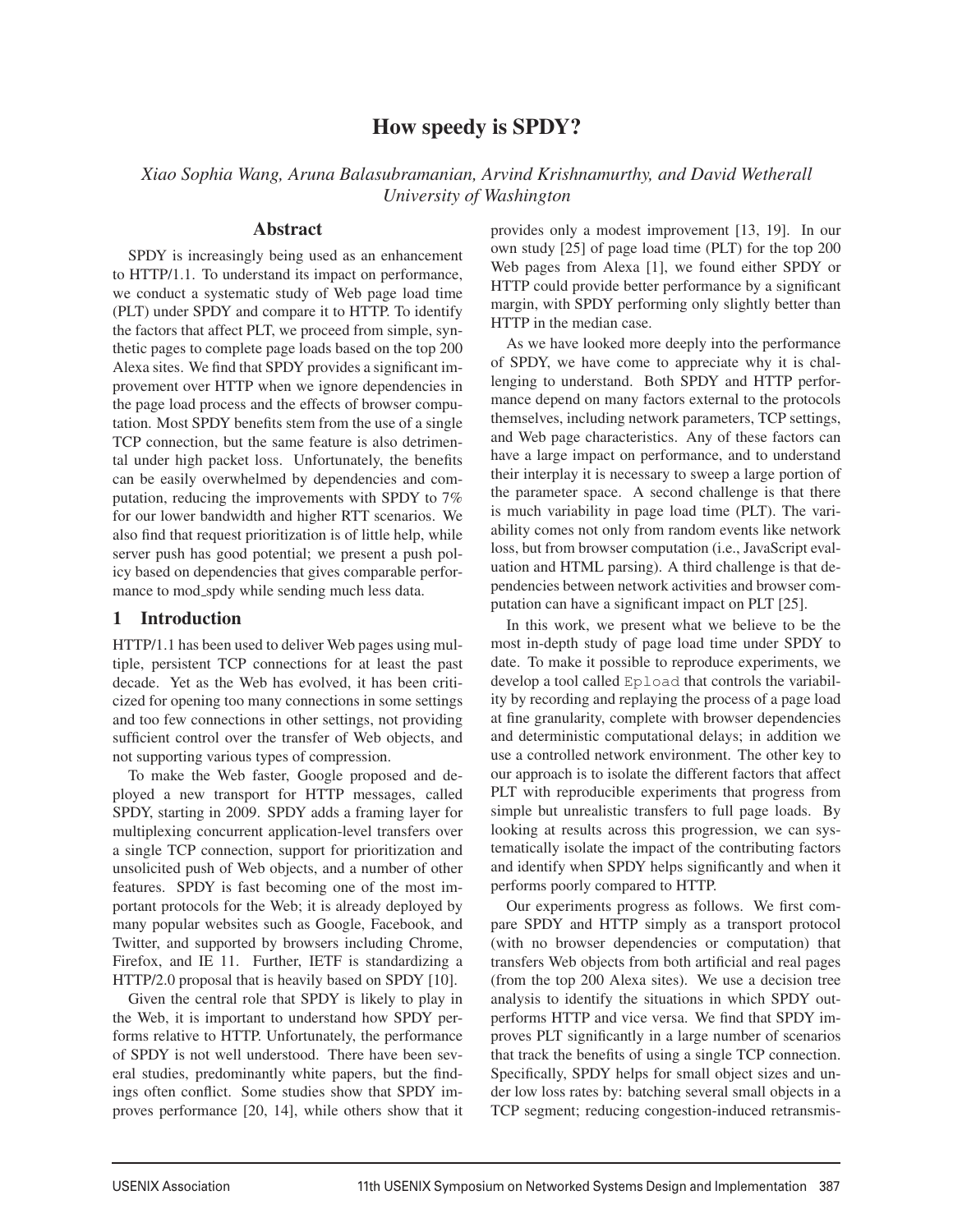sions; and reducing the time when the TCP pipe is idle. Conversely, SPDY significantly hurts performance under high packet loss for large objects. This is because a set of TCP connections tends to perform better under high packet loss; it is necessary to tune TCP behavior to boost performance.

Next, we examine the complete Web page load process by incorporating dependencies and computational delays. With these factors, the benefits of SPDY are reduced, and can even be negated. This is because: i) there are fewer outstanding objects at a given time; ii) traffic is less bursty; and iii) the impact of the network is degraded by computation. Overall, we find SPDY benefits to be larger when there is less bandwidth and longer RTTs. For these cases SPDY reduces the PLT for 70–80% of Web pages, and for shorter, faster links it has little effect, but it can also increase PLT: the worst 20% of pages see an increase of at least 6% for long RTT networks.

In search of greater benefits, we explore SPDY mechanisms for prioritization and server push. Prioritization helps little because it is limited by load dependencies, but server push has the potential for significant improvements. How to obtain this benefit depends on the server push policy, which is a non-trivial issue because of caching. This leads us to develop a policy based on dependency levels that performs comparably to mod spdy's policy [11] while pushing 80% less data.

Our contributions are as follows:

- A systematic measurement study using synthetic pages and real pages from 200 popular sites that identifies the combinations of factors for which SPDY improves (and sometimes reduces) PLT compared to HTTP.
- A page load tool, Epload, that emulates the detailed page load process of a target page, including its dependencies, while eliminating variability due to browser computation. With a controlled network environment, Epload enables reproducible but authentic page load experiments for the first time.
- A SPDY server push policy based on dependency information that provides comparable benefits to mod spdy while sending much less data over the network.

In the rest of this paper, we first review SPDY background (§2) and then briefly describe our challenge and approach  $(\S 3)$ . Next, we extensively study TCP's impact on SPDY (§4) and extend to Web page's impact on SPDY (§5). We discuss in §6, review related work in §7, and conclude in §8.

## 2 Background

In this section, we review issues with HTTP performance and describe how the new SPDY protocol addresses them.

#### 2.1 Limitations of HTTP/1.1

When HTTP/1.1, or simply HTTP, was designed in the late 1990's, Web applications were fairly simple and rudimentary. Since then, Web pages have become more complex and dynamic, making it difficult for HTTP to meet the increasingly demanding user experience. Below, we identify some of the limitations of HTTP:

*i) Browsers open too many TCP connections to load a page.* HTTP improves performance by using parallel TCP connections. But if the number of connections is too large, the aggregate flow may cause network congestion, high packet loss, and reduced performance [9]. Further, services often deliver Web objects from multiple domains, which results in even more TCP connections and the possibility of high packet loss.

*ii) Web transfers are strictly initiated from the client.* Consider the loading of embedded objects. Theoretically, the server can send embedded objects along with the parent object when it receives a request for the parent object. In HTTP, because an object can be sent only in response to a client request, the server has to wait for an explicit request which is sent only after the client has received and processed the parent page.

*iii) A TCP segment cannot carry more than one HTTP request or response.* HTTP, TCP and other headers could account for a significant portion of a packet when HTTP requests or responses are small. So if there are a large number of small embedded objects in a page, the overhead associated with these headers is substantial.

#### 2.2 SPDY

SPDY addresses several of the issues described above. We now review the key ideas in SPDY's design and implementation and its deployment status.

Design: There are four key SPDY features.

*i) Single TCP connection.* SPDY opens a single TCP connection to a domain and multiplexes multiple HTTP requests and responses (a.k.a., SPDY streams) over the connection. The multiplexing here is similar to HTTP/1.1 pipelining but is finer-grained. A single connection also helps reduce SSL overhead. Besides clientside benefits, using a single connection helps reduce the number of TCP connections opened at servers.

*ii) Request prioritization.* Some Web objects, such as JavaScript code modules, are more important than others and thus should be loaded earlier. SPDY allows the client to specify a priority level for each object, which is then used by the server in scheduling the transfer of the object.

*iii) Server push.* SPDY allows the server to push embedded objects before the client requests for them. This improves latency but could also increase transmitted data if the objects are already cached at the client.

*iv) Header compression.* SPDY supports HTTP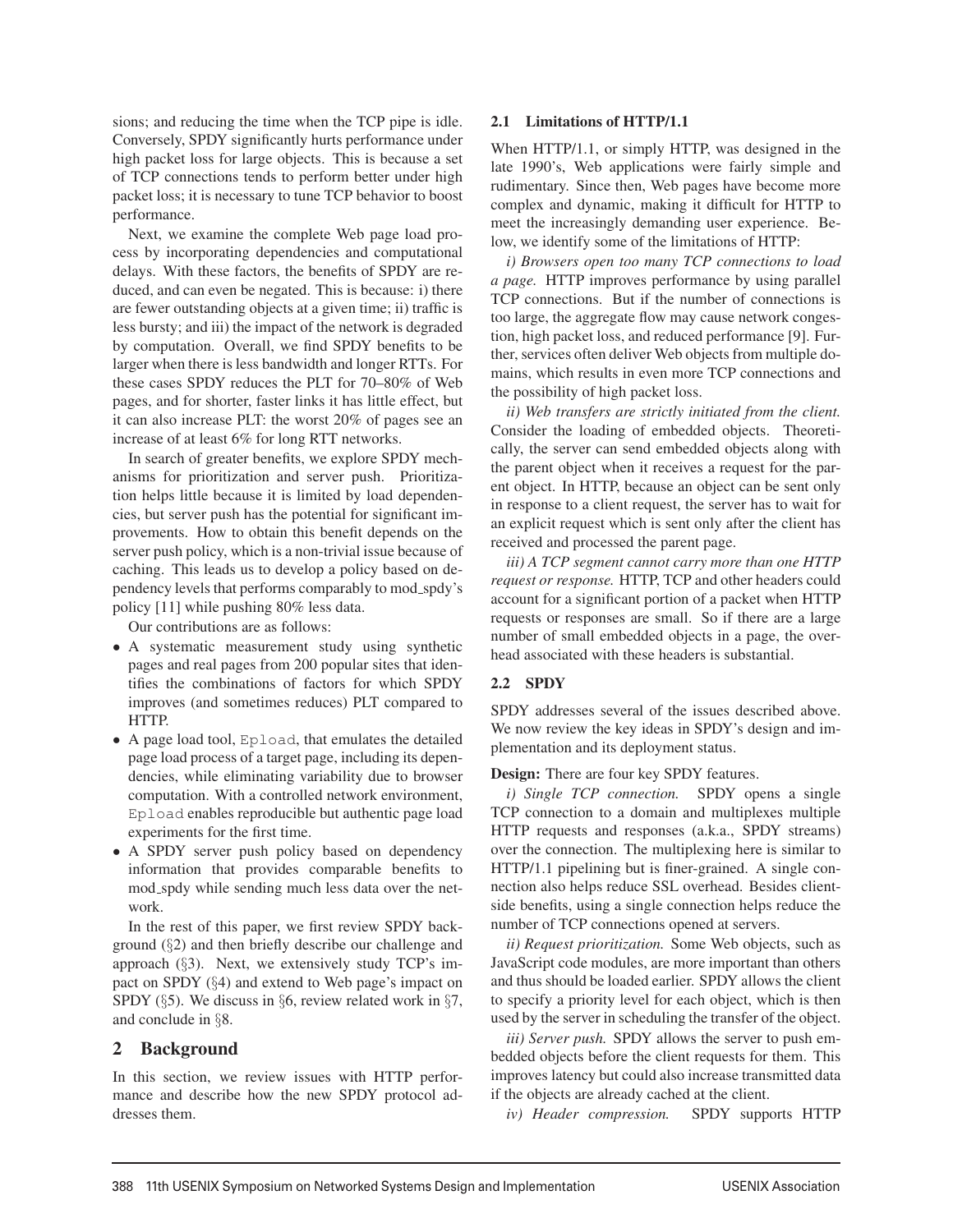header compression since experiments suggest that HTTP headers for a single session contain duplicate copies of the same information (e.g., User-Agent).

Implementation: SPDY is implemented by adding a framing layer to the network stack between HTTP and the transport layer. Unlike HTTP, SPDY splits HTTP headers and data payloads into two kinds of frames. SYN\_STREAM frames carry request headers and SYN\_ REPLY frames carry response headers. When a header exceeds the frame size, one or more HEADERS frames will follow. HTTP data payloads are sliced into DATA frames. There is no standardized value for the frame size, and we find that mod\_spdy caps frame size to 4KB [11]. Because frame size is the granularity of multiplexing, too large a frame decreases the ability to multiplex while too small a frame increases overhead. SPDY frames are encapsulated in one or more consecutive TCP segments. A TCP segment can carry multiple SPDY frames, making it possible to batch up small HTTP requests and responses.

Deployment: SPDY is deployed over SSL and TCP. On the client side, SPDY is enabled in Chrome, Firefox, and IE 11. On the server side, popular websites such as Google, Facebook, and Twitter have deployed SPDY. Another popular use of SPDY is between a proxy and a client, such as the Amazon Silk browser [16] and Android Chrome Beta [2]. SPDY version 3 is the most recent specification and is widely deployed [21].

## 3 Pinning SPDY down

We would like to experimentally evaluate how SPDY performs relative to HTTP because SPDY is likely to play a key role in the Web. But, understanding SPDY performance is hard. Below, we identify three challenges in studying the performance of SPDY and then provide an overview of our approach.

## 3.1 Challenges

We identify the challenges on the basis of previous studies and our own initial experimentation. As a first step, we extensively load two Web pages for a thousand times using a measurement node at the University of Washington. One page displays fifty world flags [12], which is advertised by mod spdy [11] to demonstrate the performance benefits of SPDY, and the other is the Twitter home page. The results are depicted in Figure 1.

First, we observe that SPDY helps the flag page but not the Twitter page, and it is not immediately apparent as to why that is the case. Further experimentation in emulated settings also revealed that both the magnitude and the direction of the performance differences vary significantly with network conditions. Taken together, this indicates that SPDY's performance depends on many factors such as Web page characteristics, network parameters, and TCP settings, and that measurement studies will



Figure 1: Distributions of PLTs of SPDY and HTTP. Performed a thousand runs for each curve without caching.

likely yield different, even conflicting, results, if they use different experimental settings. Therefore, a comprehensive sweep of the parameter space is necessary to evaluate under what conditions SPDY helps, what kinds of Web pages benefit most from SPDY, and what parameters best support SPDY.

Second, we observed in our experiments that the measured page load times have high variances, and this often overwhelms the differences between SPDY and HTTP. For example, in Figure 1(b), the variance of the PLT for the Twitter page is 0.5 second but the PLT difference between HTTP and SPDY is only 0.02 second. We observe high variance even when we load the two pages in a fully controlled network. This indicates that the variability likely stems from browser computation (i.e., JavaScript evaluation and HTML parsing). Controlling this variability is key to reproducing experiments so as to obtain meaningful comparisons.

Third, prior work has shown that the dependencies between network operations and computation has a significant impact on PLT [25]. Interestingly, page dependencies also influence the scheduling of network traffic and affects how much SPDY helps or hurts performance (§4 and §5). Thus, on one hand, ignoring browser computations can reduce PLT variability, but on the other hand, dependencies need to be preserved in order to obtain accurate measurements under realistic offered loads.

## 3.2 Approach

3

Our approach is to separate the various factors that affect SPDY and study them in isolation. This allows us to control and identify the extent to which these factors affect SPDY.

First, we extensively sweep the parameter space of all the factors that affect SPDY including RTT, bandwidth, loss rate, TCP initial window, number of objects on a page, and object sizes. We initially *ignore* page load dependencies and computation in order to simplify our analysis. This systematic study allows us to identify when SPDY helps or hurts and characterize the importance of the contributing factors. Based on further analysis of why SPDY sometimes hurts, we propose some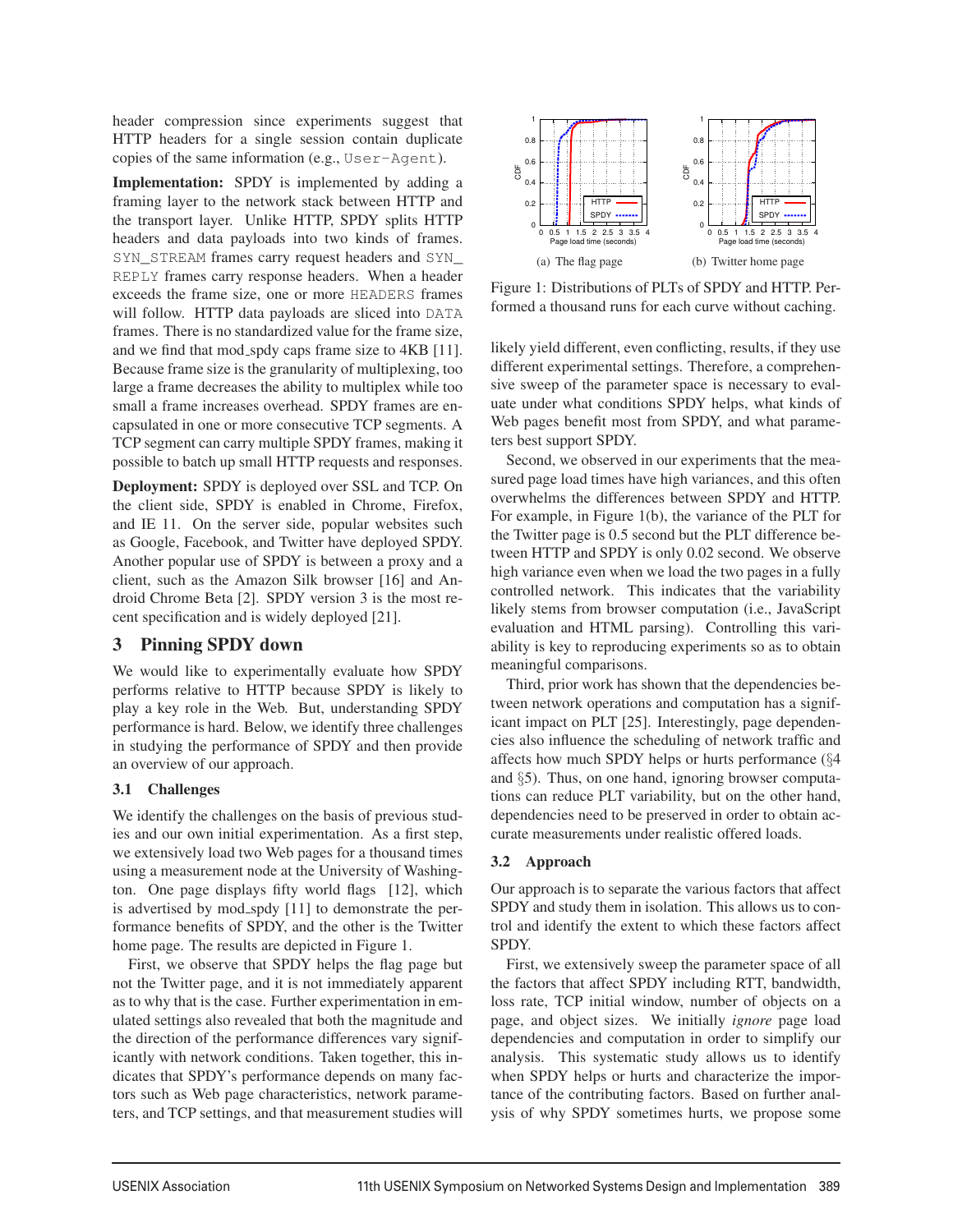simple modifications to TCP.

Second, before we perform experiments *with* page load dependencies, we address the variability caused by computation. We develop a tool called Epload that emulates the process of a page load. Instead of performing real browser computation, Epload records the process of a sample page load, identifies when computations happen, and replays the page load by introducing the appropriate delays associated with the recorded computations. After emulating a computation activity, Epload performs real network requests to dependent Web objects. This allows us to control the variability of computation while also modeling page load dependencies. In contrast to the methodology that statistically reduces variability by obtaining a large amount of data (usually from production), our methodology mitigates the root cause of variability and thus largely reduces the amount of required experiments.

Third, we study the effects of dependencies and computation by performing page loads with Epload. We are then able to identify how much dependencies and computation affect SPDY, and to identify the relative importance of other contributing factors. To mitigate the negative impact of dependencies and computation, we explore the use of prioritization and server push that enable the client and the server to coordinate the transfers. Here, we are able to evaluate the extent to which these mechanisms can improve performance when used appropriately.

### 4 TCP and SPDY

In this section, we extensively study the performance of SPDY as a transfer protocol on both synthetic and real pages by ignoring page load dependencies and computation. This allows us to measure SPDY performance without other confounding factors such as browser computation and page load dependencies. Here, SPDY is only different from HTTP in the use of a single TCP connection, header compression, and a framing layer.

#### 4.1 Experimental setup

We conduct the experiments by setting up a client and a server that can communicate over both HTTP and SPDY. Both the server and the client are connected to the campus LAN at the University of Washington. We use Dummynet [6] to vary network parameters. Below details the experimental setup.

Server: Our server is a 64-bit machine with 2.4GHz 16 core CPU and 16GB memory. It runs Ubuntu 12.04 with Linux kernel 3.7.5 using the default TCP variant Cubic. We use a TCP initial window size of ten as the default setting, as suggested by SPDY best practices [18]. HTTP and SPDY are enabled on Apache 2.2.2 with the SPDY module, mod spdy 0.9.3.3-386, installed. We use SPDY

| Categ      | <b>Factor</b> | Range                      | <b>High</b> |
|------------|---------------|----------------------------|-------------|
| <b>Net</b> | rtt           | 20ms, 100ms, 200ms         | >100ms      |
|            | bw            | 1Mbps, 10Mbps              | >10Mbps     |
|            | pkt loss      | 0, 0.005, 0.01, 0.02       | > 0.01      |
| <b>TCP</b> | 1W            | 3, 10, 21, 32              | >21         |
| Page       | obj size      | 100B, 1K, 10K, 100K, 1M    | >1K         |
|            | # of obj      | 2, 8, 16, 32, 64, 128, 512 | 64          |

Table 1: Contributing factors to SPDY performance. We define a threshold for each factor, so that we can classify a setting as being high or low in our analysis.

3 without SSL which allows us to decode the SPDY frames in TCP payloads. To control the exact size of Web objects, we turn off gzip encoding.

Client: Because we issue requests at the granularity of Web objects and not pages, we do not work with browsers, and instead develop our own SPDY client by following the SPDY/3 specification [21]. Unlike other wget-like SPDY clients such as spdylay [22] that open a TCP connection per request, our SPDY client allows us to reuse TCP connections. Similarly, we also develop an HTTP client for comparison. We set the maximum number of parallel TCP connections for HTTP to six, as used by all major browsers. As the receive window is autotuned, it is not a bottleneck in our experiments.

Web pages: To experiment with synthetic pages, we create objects with pre-specified sizes and numbers. To experiment with real pages, we download the home pages of the Alexa top 200 websites to our own server. To avoid the negative impact of domain sharding on SPDY [18], we serve all embedded objects from the same server including those that are dynamically generated by JavaScript.

We run the experiments presented in the entire paper from June to September, 2013. We repeat our experiments five times and present the median to exclude the effects of random loss. We collect network traces at both the client and the server. We define page load time (PLT) as the elapsed time between when the first object is requested and when the last object is received. Because we do not experiment within a browser, we do not use the W3C load event [24].

#### 4.2 Experimenting with synthetic pages

In experimenting with synthetic pages, we consider a broad range of parameter settings for the various factors that affect performance. Table 1 summarizes the parameter space used in our experiments. The RTT values include 20ms (intra-coast), 100ms (inter-coast), and 200ms (3G link or cross-continent). The bandwidths emulate a broadband link with 10Mbps [4] and a 3G link with 1Mbps [3]. We inject random packet loss rates from zero to 2% since studies suggest that Google servers experience a loss rate between 1% and 2% [5]. At the server,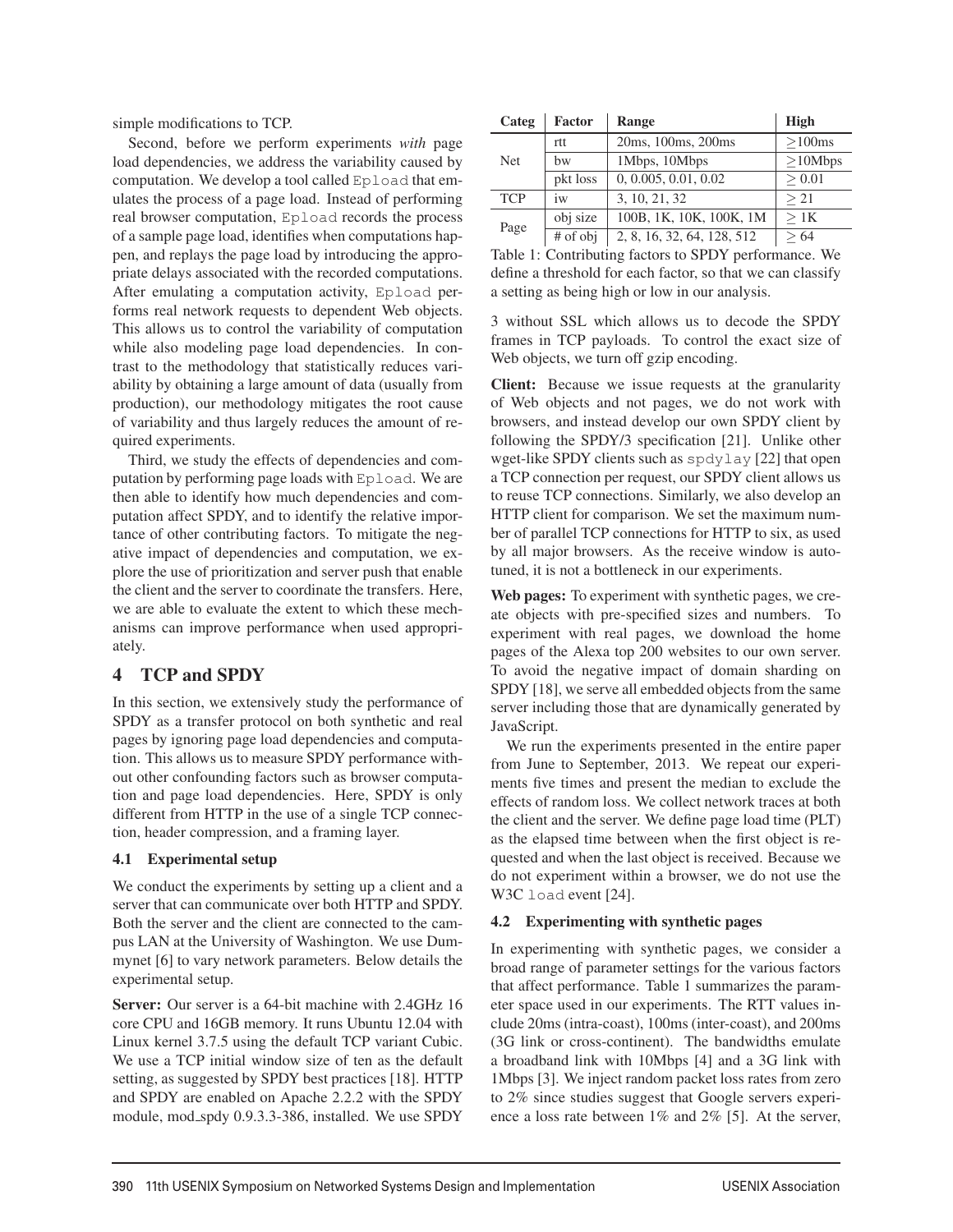

Figure 2: The decision tree that tells when SPDY or HTTP helps. A leaf pointing to SPDY (HTTP) means SPDY (HTTP) helps; a leaf pointing to EQUAL means SPDY and HTTP are comparable. Table 1 shows how we define a factor being high or low.

we vary TCP initial window size from 3 (used by earlier Linux kernel versions) to 32 (used by Google servers). We also consider a wide range of Web object sizes (100B to 1M) and object numbers (2 to 512). For simplicity, we choose one value for each factor which means that there is no cross traffic.

When we sweep this large parameter space, we find that SPDY improves performance under certain conditions, but degrades performance under other conditions.

#### 4.2.1 When does SPDY help or hurt

There have been many hypotheses as to whether SPDY helps or hurts based on analytical inference about parallel versus single TCP connections. For example, one hypothesis is that SPDY hurts because a single TCP connection increases congestion window slower than multiple connections; another hypothesis is that SPDY helps stragglers because HTTP has to balance its communications across parallel TCP. However, it is unclear how much hypotheses contribute to SPDY performance. Here, we sort out the most important findings, meaning that hypotheses that are shown here contribute more to SPDY performance than those that are not shown.

Methodology: To understand the conditions under which SPDY helps or hurts, we build a predictive model based on decision tree analysis. In the analysis, each configuration is a combination of values for all factors listed in Table 1. For each configuration, we add an additional variable s, which is the PLT of SPDY divided by that of HTTP. We run the decision tree to predict the configura-



Figure 3: Performance trends for three factors with a default setting: rtt=200ms, bw=10Mbps, loss=0, iw=10,  $obj\_size=10K$ ,  $obj\_number=64$ .

tions under which SPDY outperforms HTTP  $(s < 0.9)$ and under which HTTP outperforms SPDY  $(s > 1.1)$ . The decision tree analysis generates the likelihood that a configuration works better under SPDY (or HTTP). If this likelihood is over 0.75, we mark the branch as SPDY (or HTTP); otherwise, we say that SPDY and HTTP perform equally.

We obtain the decision tree in Figure 2 as follows. First, we produce a decision tree based on all the factors. To populate the branches, we also generate supplemental decision trees based on subsets of factors. Each supplemental decision tree has a prediction accuracy of 84% or higher. Last, we merge the branches from supplemental decision trees into the original decision tree.

Results: The decision tree shows that SPDY hurts when packet loss is high. However, SPDY helps under a number of conditions, for example, when there are:

- Many small objects, or small objects under low loss.
- Many large objects under low loss.
- Few objects under good network conditions and a large TCP initial window.

The decision tree also depicts the relative importance of contributing factors. Intuitively, factors close to the root of the decision tree affect SPDY performance more than those near the leaves. This is because the decision tree places the important factors near the root to reduce the number of branches. We find that object size and loss rate are the most important factors in predicting SPDY performance. However, RTT, bandwidth, and TCP initial window play a less important role.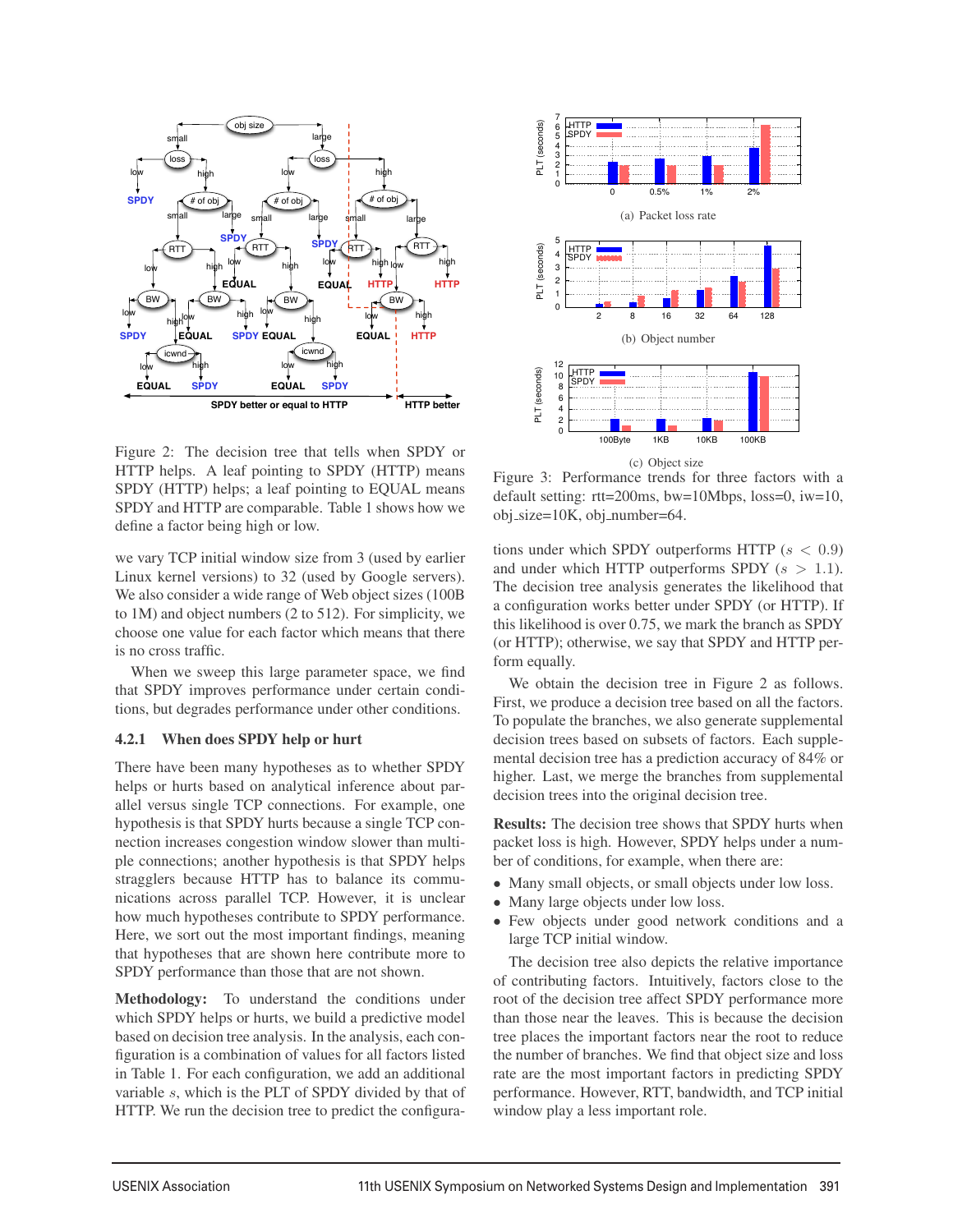

Figure 4: SPDY reduces the number of retransmissions.

How much SPDY helps or hurts: We present three trending graphs in Figure 3. Figure 3(a) shows that HTTP outperforms SPDY by half when loss rate increases to 2%, Figure 3(b) shows the trend that SPDY performs better as the number of objects increases, and Figure 3(c) shows the trend that SPDY performs worse as the object size increases. We publish the results, trends, and network traces at http://wprof.cs. washington.edu/spdy/.

#### 4.2.2 Why does SPDY help or hurt

While the decision tree informs the conditions under which SPDY helps or hurts, it does not explain why. To this end, we analyze the network traces we collected to explain SPDY performance. We discuss below our findings.

*SPDY helps on small objects.* Our traces suggest that TCP implements congestion control by counting outstanding packets not bytes. Thus, sending a few small objects with HTTP will promptly use up the congestion window, though outstanding bytes are far below the window limit. In contrast, SPDY batches small objects and thus eliminates this problem. This explains why the flag page [12], which mod\_spdy advertised, benefits from SPDY.

*SPDY benefits from having a single connection.* We find several reasons as to why SPDY benefits from a single TCP connection. First, a single connection results in fewer retransmissions. Figure 4 shows the retransmissions in SPDY and HTTP across all configurations except those with zero injected loss. SPDY helps because packet loss occurs more often when concurrent TCP connections are competing with each other. There are additional explanations for why SPDY benefits from using a single connection. In our previous study [25], our experiments showed that SPDY significantly reduced the contribution of the TCP connection setup time to the *critical path* of a page download. Further, our experiments in §5 will show that a single pipe reduces the amount of time the pipe is idle due to delayed client requests.

*SPDY degrades under high loss due to the use of a single pipe.* We discussed above that a single TCP connection helps under several conditions. However, a single connection hurts under high packet loss because it



Figure 5: Characteristics of top 200 Alexa Web pages.

aggressively reduces the congestion window compared to HTTP which reduces the congestion window on only one of its parallel connections.

#### 4.3 Experimenting with real pages

In this section, we study the effects of varying object sizes and number of objects based on the distributions observed in real Web pages. We continue to vary other factors such as network conditions and TCP settings based on the parameter space described in Table 1. Due to space limit, we only show results under a 10Mbps bandwidth.

First, we examine the page characteristics of real pages because they can explain why SPDY helps or hurts when we relate them to the decision tree. Figure 5 shows the characteristics of the top 200 Alexa Web pages [1]. The median number of objects is 30 and the median page size is 750KB. We find high variability in the size of objects within a page. The standard deviation of the object size within a page is 31KB (median), even more than the average object size 17KB (median).

Figure 6 shows PLT of SPDY divided by that of HTTP across the 200 Web pages. It suggests that SPDY helps on 70% of the pages consistently across network conditions. Interestingly, SPDY shows a 2x speedup over half of the pages, likely due to the following reasons. First, SPDY almost eliminates retransmissions (as indicated in Figure 7). Compared to a similar analysis for artificial pages (see Figure 4), SPDY's retransmission rate is even lower. Second, we find in Figure 5(b) that 80% of the pages have small objects, and that half of the pages have more than ten small objects. Since SPDY helps with small objects (based on the decision tree analysis), it is not surprising that SPDY has lower PLT for this set of experiments. In addition, we hypothesize that SPDY could help with stragglers since it multiplexes all objects on to a single connection and thus reduces the dynamics of congestion windows. To check this hypothesis, we ran a set of experiments with overall page size and the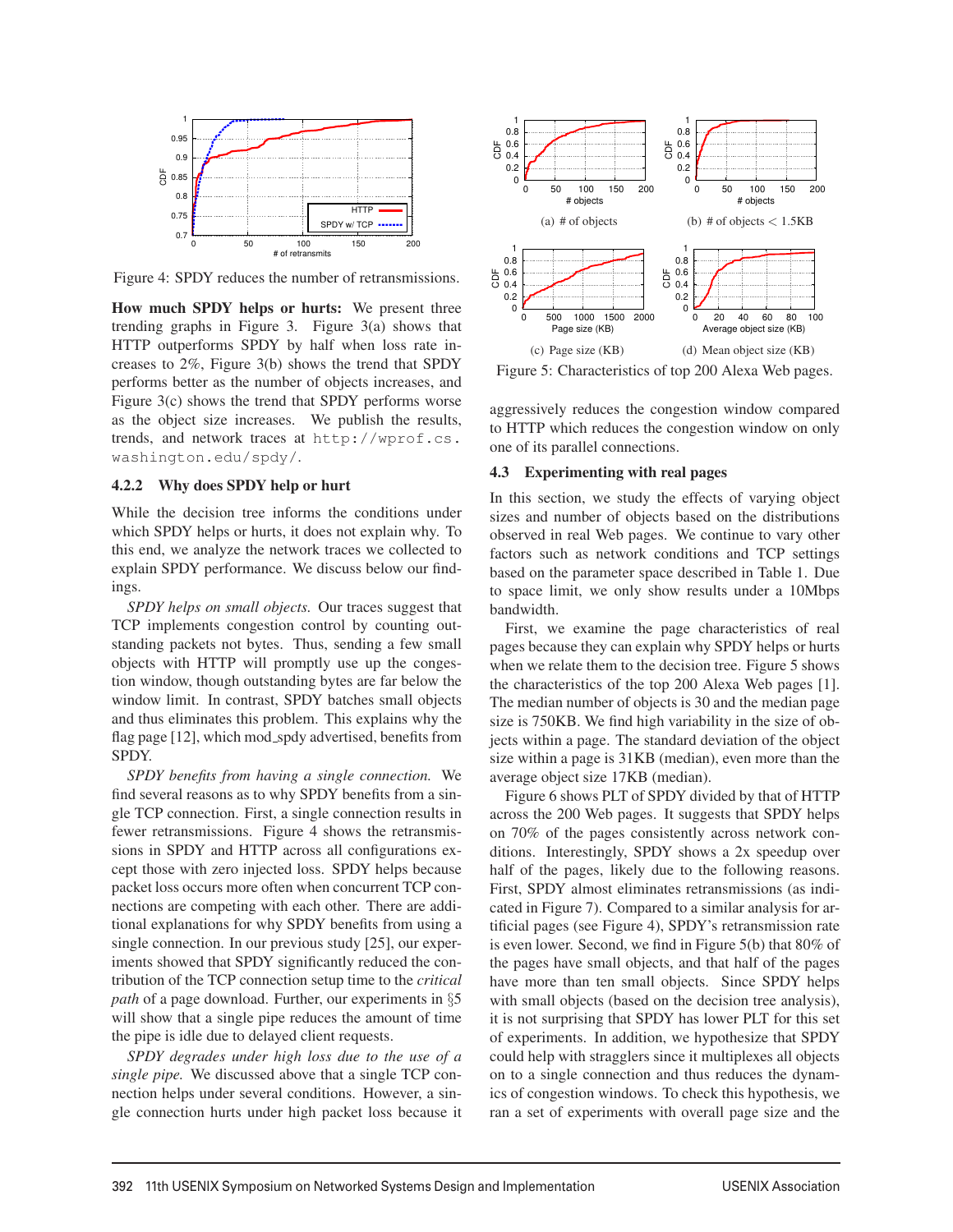

Figure 6: SPDY performance across 200 pages with object sizes and numbers of objects drawn from real pages. SPDY helps more under a 1Mbps bandwidth.



Figure 7: SPDY helps reduce retransmissions.

number of objects drawn from the real pages, but with equal object sizes embedded inside the pages. When we perform this experiment, HTTP's performance improves only marginally indicating that there is very little straggler effect.

#### 4.4 TCP modifications

Previously, we found that SPDY hurts mainly under high packet loss because a single TCP connection reduces the congestion window more aggressively than HTTP's parallel connections. Here, we demonstrate that the negative impact can be mitigated by simple TCP modifications.

Our modification (a.k.a., TCP+) mimics behaviors of concurrent connections with a single connection. Let the number of parallel TCP connections be *n*. First, we propose to multiply the initial window by  $n$  to reduce the effect of slow start. Second, we suggest scaling the receive window by  $n$  to ensure that the SPDY connection has the same amount of receive buffer as HTTP's parallel con-



Figure 8: TCP+ helps SPDY across the 200 pages. RTT=20ms, BW=10Mbps. Results on other network settings are similar.



Figure 9: With TCP+, SPDY still produces few retransmissions.

nections. Third, when packet loss occurs, the congestion window (*cwnd*) backs off with a rate  $\beta' = 1 - (1 - \beta)/n$ where  $\beta$  is the original backoff rate. In practice, the number of concurrent connections changes over time. Because we are unable to pass this value to the Linux kernel in real time, we assume that HTTP uses six connections and set  $n = 6$ . We use six here because it is found optimal and used by major browsers [17].

We perform the same set of SPDY experiments with both synthetic and real pages using TCP+. Figure 8 shows that SPDY performs better with TCP+, and the decision tree analysis for TCP+ suggests that loss rate is no longer a key factor that determines SPDY performance.

To evaluate the potential side effects of TCP+, we look at the number of retransmissions produced by TCP+. Figure 9 shows that SPDY still produces much fewer retransmissions with TCP+ than with HTTP, meaning that TCP+ does not abuse the congestion window under the conditions that we experimented with. Here, we aim to demonstrate that SPDY's negative impact under high random loss can be mitigated by tuning the congestion window. Because the loss patterns in real networks are likely more complex, a solution for real networks requires further consideration and extensive evaluations and is out of the scope of this paper.

## 5 Web pages and SPDY

This section examines how SPDY performs for real Web pages. Real page loads incur dependencies and computation that may affect SPDY's performance. To incorporate dependencies and computation while controlling variability, we develop a page load emulator Epload

<u>.</u>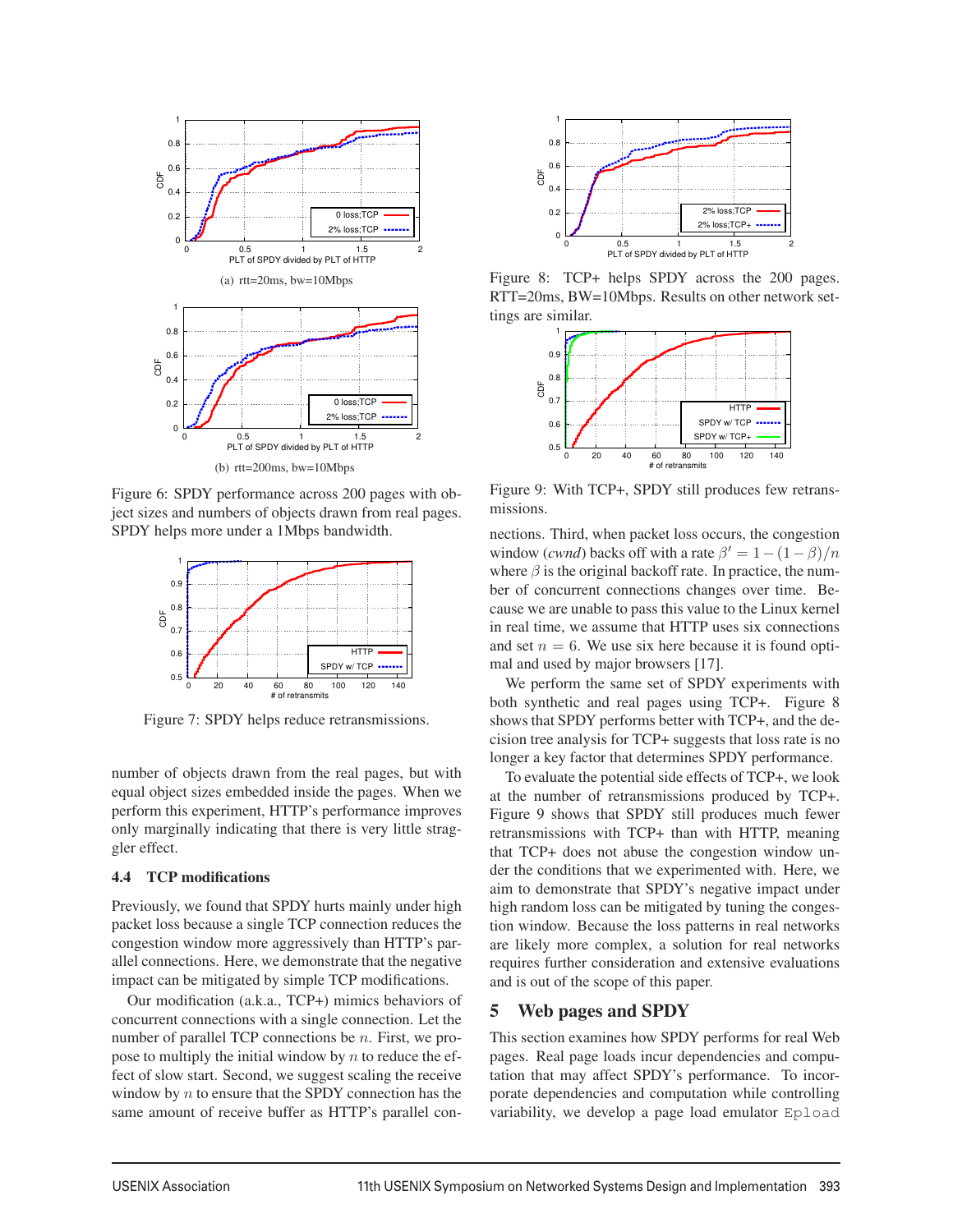

Figure 10: A dependency graph obtained from WProf.

that hides the complexity and variations in browser computation while performing authentic network requests (§5.1). We use Epload to identify the effect of page load dependencies and computation on SPDY's performance  $(\S$ 5.2). We further study SPDY's potential by examining prioritization and server push (§5.3).

#### 5.1 Epload: emulating page loads

Web objects in a page are usually not loaded at the same time, because loading an object can depend on loading or evaluating other objects. Therefore, not only network conditions, but also page load dependencies and browser computation, affect page load times. To study how much SPDY helps the overall page load time, we need to evaluate SPDY's performance by preserving dependencies and computation of real page loads.

Dependencies and computation are naturally preserved by loading pages in real browsers. However, this procedure incurs high variances in page load times that stem from both network conditions and browser computation. We have conducted controlled experiments to control the variability of network, and here introduce the Epload emulator to control the variability of computation.

**Design:** The key idea of Epload is to decouple network operations and computation in page loads. This allows Epload to simplify computation while scheduling network requests at the appropriate points during the page load.

Epload records the process of a page load by capturing the dependency graph using our previous work, WProf [25]. WProf captures the dependency and timing information of a page load. Figure 10 shows an example of a dependency graph obtained from WProf where activities depend on each other. This Web page embeds a CSS, a JavaScript, an image, and another JavaScript. A bar represents an activity (i.e., loading objects, evaluating CSS and JavaScript, parsing HTML) while an arrow represents that one activity depends on another. For example, evaluating JS1 depends on both loading JS1 and evaluating CSS. Therefore, evaluating JS1 can only start after the other two activities complete. There are other dependencies such as layout and painting. Because they



Figure 11: Page loads using Chrome v.s. Epload.

do not occur deterministically and significantly, we exclude them here.

Using the recorded dependency graph, Epload replays the page load process as follows. First, Epload starts the activity that loads the root HTML. When the activity is finished, Epload checks whether it should trigger a dependent activity based on whether all activities that the dependent activity depends on are finished. For example in Figure 10, the dependent activity is parsing the HTML, and it should be triggered. Next, it starts the activity that parses the HTML. Instead of performing HTML parsing, it waits for the same amount of time that parsing takes (based on the recorded information) and checks dependent activities upon completion. This proceeds until all activities are finished. The actual replay process is more complex because a dependent activity can start before an activity is fully completed. For example, parsing an HTML starts after the first chunk of the HTTP response is received; and loading the CSS starts after the first chunk of HTML is fully parsed. Epload models all of these aspects of a page load.

Implementation: Epload recorder is implemented based on WProf to generate a dependency graph that specifies activities and their dependencies. Epload records the computational delays while performing the page load in the browser, whereas the network delays are realized independently for each replay run. We implement Epload replayer using node.js. The output from Epload replayer is a series of throttled HTTP or SPDY requests to perform a page load. The Epload code is available at http://wprof.cs.washington. edu/spdy/.

Evaluation: We validate that Epload controls the variability of computation. We compare the differences of two runs across 200 pages loaded by Epload and by Chrome. The network is tuned to a 20ms RTT, a 10Mbps bandwidth, and zero loss. Figure 11 shows that Epload produces at most 5% differences for over 80% of pages which is a 90% reduction compared to Chrome.

#### 5.2 Effects of dependencies and computation

We use Epload to measure the impact of dependencies and computation. We set up experiments as follows. The Epload recorder uses a WProf-instrumented Chrome to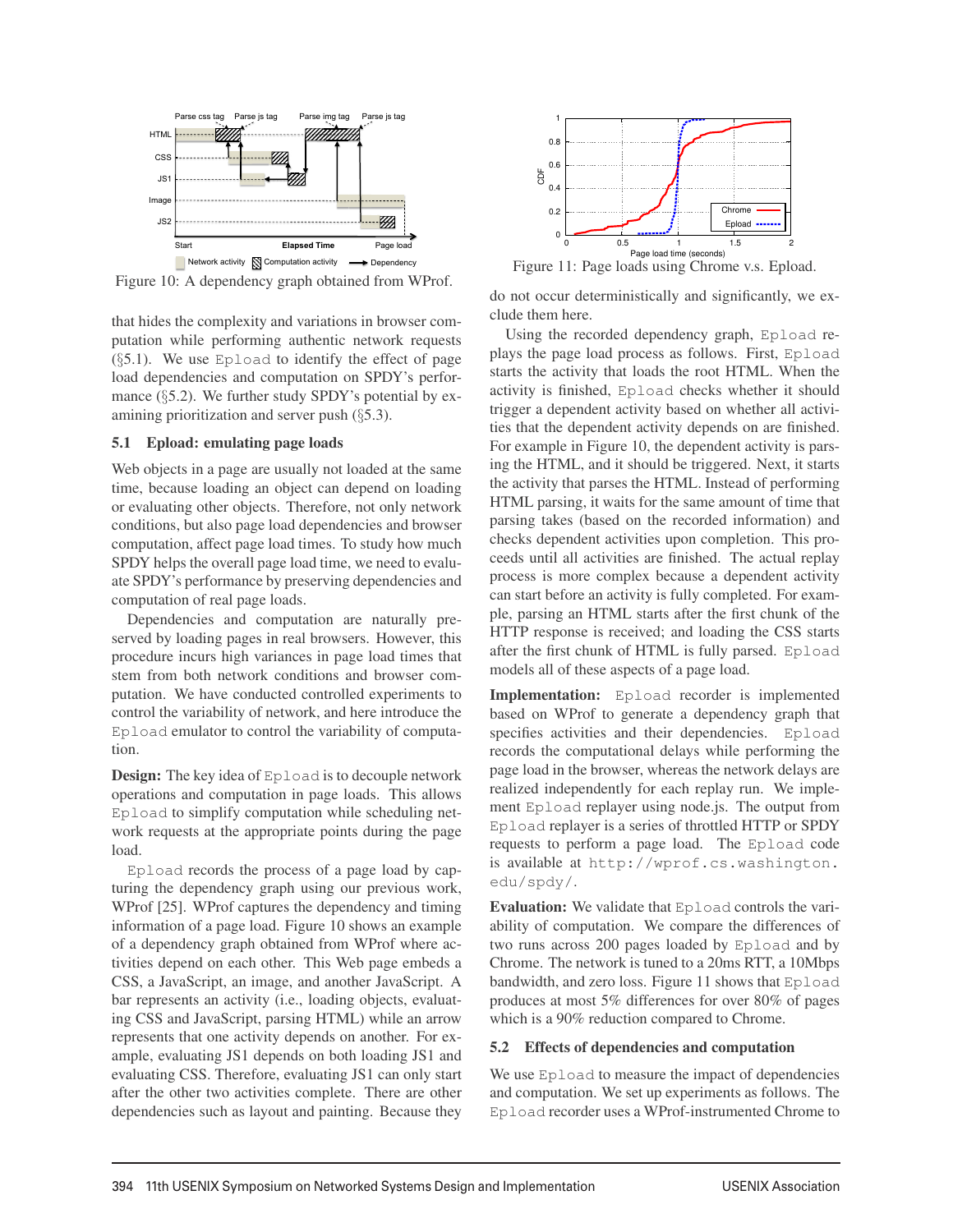

Figure 12: SPDY performance using emulated page loads. Compared to Figure 6, it suggests that dependencies and computation reduce the impact of SPDY and that RTT and bandwidth become more important.

obtain the dependency graphs of the top 200 Alexa Web pages [1]. Epload runs on a Mac with 2GHz dual core CPU and 4GB memory. We vary other factors based on the parameter space described in Table 1. Due to space limit, we only show figures under a 10Mbps bandwidth.

Figure 12 shows the performance of SPDY versus HTTP after incorporating dependencies and computation. Compared to Figure 6, dependencies and computation largely reduce the amount that SPDY helps or hurts. We make the following observations along with supporting evidence. First, computation and dependencies increase PLTs of both HTTP and SPDY, reducing the network load. Second, SPDY reduces the amount of time a connection is idle, lowering the possibility of slow start (see Figure 13). Third, dependencies help HTTP by making traffic less bursty, resulting in fewer retransmissions (see Figure 14). Fourth, having fewer outstanding objects diminishes SPDY's gains, because SPDY helps more when there are a large number of outstanding objects (as suggested by the decision tree in Figure 2). Here, we see that dependencies and computation reduce and can easily nullify the benefits of SPDY, implying that speeding up computation or breaking dependencies might be necessary to improve the PLT using SPDY.

Interestingly, we find that RTT and bandwidth now play a more important role in the performance of SPDY. For example, Figure 12 shows that SPDY helps up to 80% of the pages under low bandwidths, but only 55% of the pages under high bandwidths. This is because RTT and bandwidth determine the amount of time page loads spend in network relative to computation, and further the



Figure 13: Fractions of RTTs when a TCP connection is idle. Experimented under 2% loss rate.

amount of impact that computation has on SPDY. This explains why SPDY provides minimal improvements under good network conditions (see Figure 12(c)).

To identify the impact of computation, we scale the time spent in each computation activity by factors of 0, 0.5, and 2. Figure 15 shows the performance of SPDY versus HTTP, both with scaled computation and under high bandwidths, suggesting that speeding up computation increases the impact of SPDY. Surprisingly, speeding up computation to the extreme is sometimes no better than a x2 speedup. This is because computation delays the requesting of dependent objects which allows for previously requested objects to be loaded faster, and therefore possibly lowers the PLT.

#### 5.3 Advancing SPDY

9

SPDY provides two mechanisms, i) prioritization and ii) server push, to mitigate the negative effects of dependencies and computation of real page loads. However, little is known about how to better use the mechanisms. In this section, we explore advanced policies to speed up page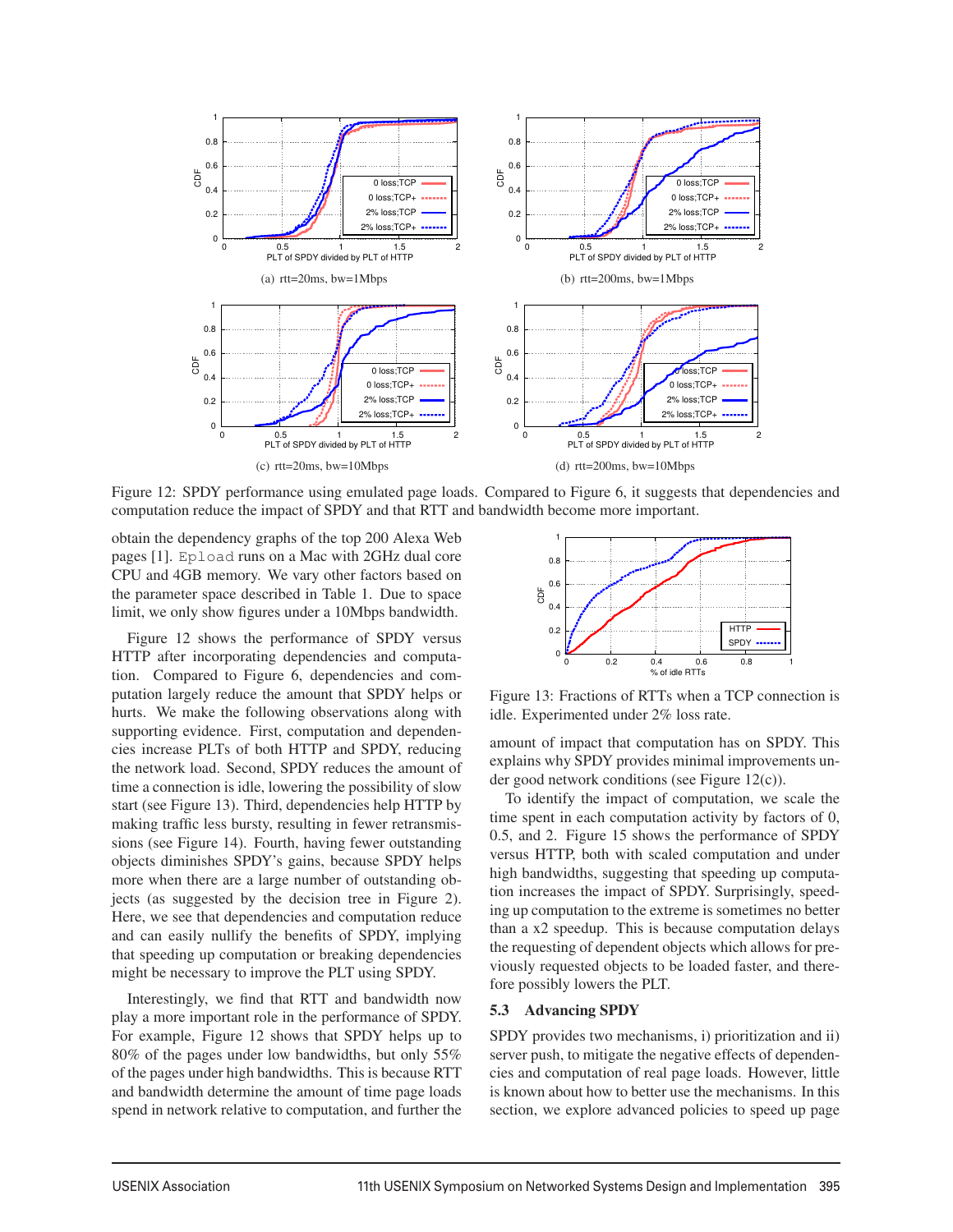

Figure 14: SPDY helps reduce retransmissions.



Figure 15: Results by varying computation when bw=10Mbps, rtt=200ms.

loads using these mechanisms.

#### 5.3.1 Basis of advancing

To better schedule objects, both prioritization and server push provide mechanisms to specify the importance for each object. Thus, the key issue is to identify the importance of objects in an automatic manner. To highlight the benefits, we leverage the dependency information obtained from a previous load of the same page. This information gives us ground truth as to which objects are critical for reducing PLT. For example, in Figure 10, all the activities depend on loading the HTML, making HTML the most important object; but no activity depends on loading the image, suggesting that the image is not an important object.

To quantify the importance of an object, we first look at the time required to finish the page load starting from the load of this object. We denote this as time to finish (TTF). In Figure 10, TTF of the image is simply the time to load the image alone, while TTF of JS2 is the time to both load and evaluate it. Because TTF of the image is longer than TTF of JS2, this image is more important than JS2. Unfortunately in practice, it is not clear as to how long it would take to load an object, before we make the decision to prioritize or push it.

Therefore, we simplify the definition of importance. First, we convert the activity-based dependency graph to an object-based graph by eliminating computation while preserving dependencies (Figure 16). Second, we calculate the longest path from each object to the leaf objects; this process is equivalent to calculating node depths of a directed acyclic graph. Figure 16 (right) shows an example of assigned depths. Note that the depth here equals



Figure 16: Converting WProf dependency graph to an object-based graph. Calculating a depth to each object in the object-based graph.



Figure 17: Results of priority (zero packet loss) when bw=10Mbps. bw=1Mbps results are similar to (b).

TTF if we ignore computation and suppose that the load of each object takes the same amount of time.

We use this depth information to prioritize and push objects. This implies that the browser or the server should know this beforehand. We provide a tool to let Web developers measure the depth information for objects transported by their pages.

#### 5.3.2 Prioritization

SPDY/3 allows eight priority levels for clients to use when requesting objects. SPDY best practices website [18] recommends prioritizing HTML over CSS/JavaScript and CSS/JS over the rest (chromepriority). Our priority levels are obtained by linearly mapping the depth information computed above (dependency-priority).

We compare the two prioritization policies to baseline SPDY in Figure 17. Interestingly, we find that there is almost no benefit by using chrome-priority while dependency-policy marginally helps under a 20ms RTT. The impact of *explicit* prioritization is minimal because the dependency graph has already *implicitly* prioritized objects. Implicit prioritization results from browser policies, independent of Web pages themselves. For example in Figure 10, all other objects cannot be loaded before HTML; Image and JS2 cannot be loaded before CSS and JS1. As dependencies limit the impact of SPDY, prioritization cannot break dependencies, and thus is unlikely to improve SPDY's PLT.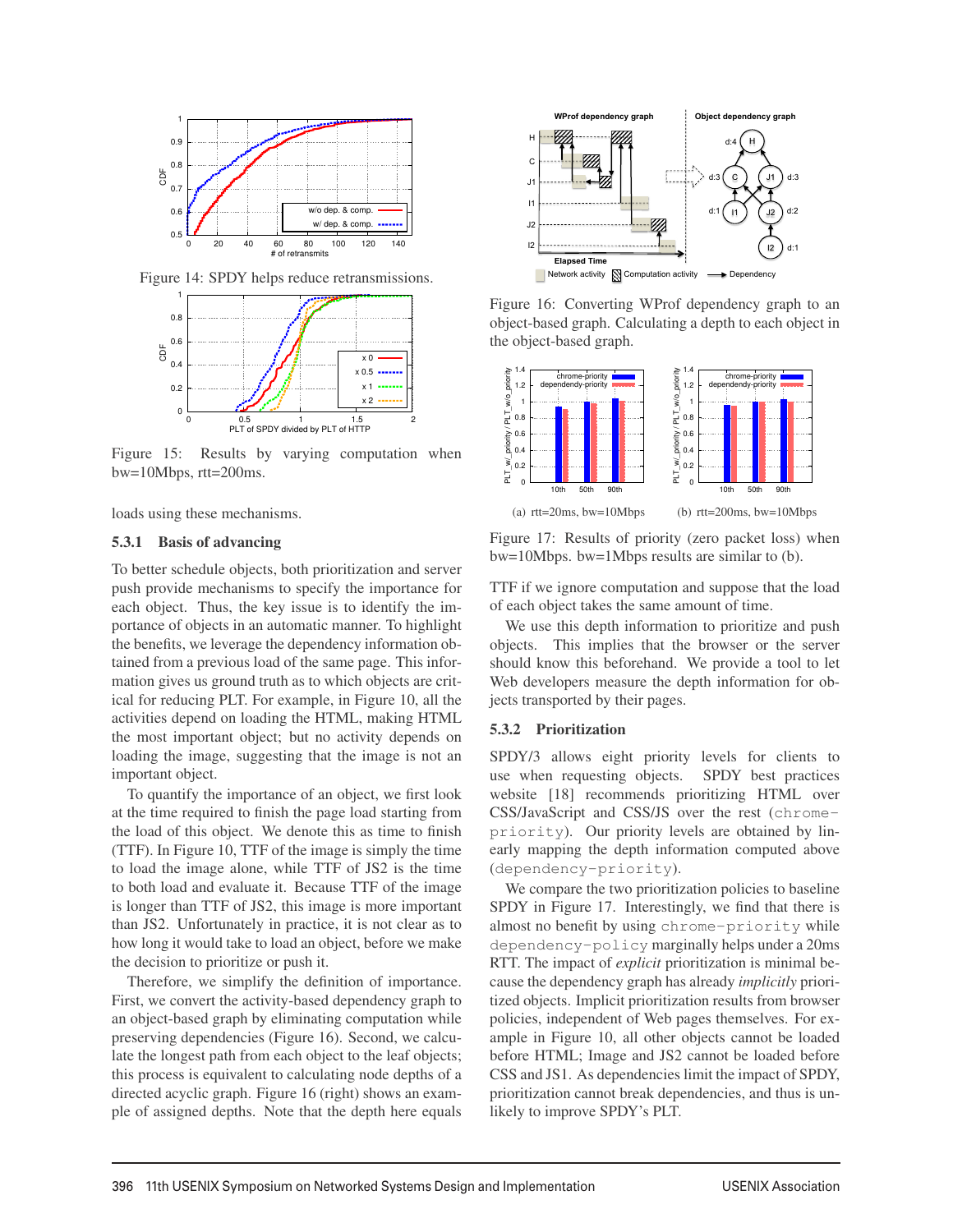

Figure 18: Results of server push when bw=10Mbps.

#### 5.3.3 Server push

SPDY allows servers to push objects to save round trips. However, server push is non-trivial because there is a tension between making page loads faster and wasting bandwidth. Particularly, one should not overuse server push if pushed objects are already cached. Thus, the key goal is to speed up page loads while keeping the cost low.

We find no standard or best practices guidance from Google on how to do server push. Mod\_spdy can be configured to push up to an *embedding level*, which is defined as follows: the root HTML page is at embedding level 0; objects at embedding level  $i$  are those whose URLs are embedded in objects at embedding level  $i - 1$ . An alternative policy is to push based on the depth information.

Figure 18 shows server push performance (i.e., push all objects, one embedding level, and one dependency level) compared to baseline SPDY. We find that server push helps, especially under high RTT. We also find that pushing by dependency incurs comparable speedups to pushing by embedding, while benefiting from a 80% reduction in pushed bytes (Figure 18(a)). Note that server push does not always help because pushed objects share bandwidth with more important objects. In contrast to prioritization, server push can help because it breaks dependencies which limits the performance gains of SPDY.

#### 5.4 Putting it all together

We now pool together the various enhancements *(i.e.,* TCP+ and server push by one dependency level). Figure 19 shows that this improves SPDY by 30% under high RTTs. But this improvement largely diminishes under low RTTs where computation dominates page load times.

#### 6 Discussions

SPDY in the wild: To evaluate SPDY in the wild, we place clients at Virginia (US-East), North California (US-West), and Ireland (Europe) using Amazon EC2 micro-instances. We add explanatory power by periodically probing network parameters between clients and the server, and find that RTTs are consistent: 22ms (US-East), 71ms (US-West), and 168ms (Europe). For all vantage points, bandwidths are high (10Mbps to



Figure 19: Put all together when bw=10Mbps.



Figure 20: Results of domain shading when bw=10Mbps and rtt=20ms.

143Mbps) and loss rates are extremely low. These network parameters well explain our SPDY evaluations in the wild (not shown due to space limit) that are similar to synthetic ones under high bandwidths and low loss rates. The evaluations here are preliminary and covering a complete set of scenarios would be future work.

Domain sharding: As suggested by SPDY best practices [18], we used a single connection to fetch all the objects of a page to eliminate the negative impact of domain sharing. In practice, migrating objects to one domain suffers from deployment issues given popular uses of third parties (e.g., CDNs, Ads, and Analytics). To this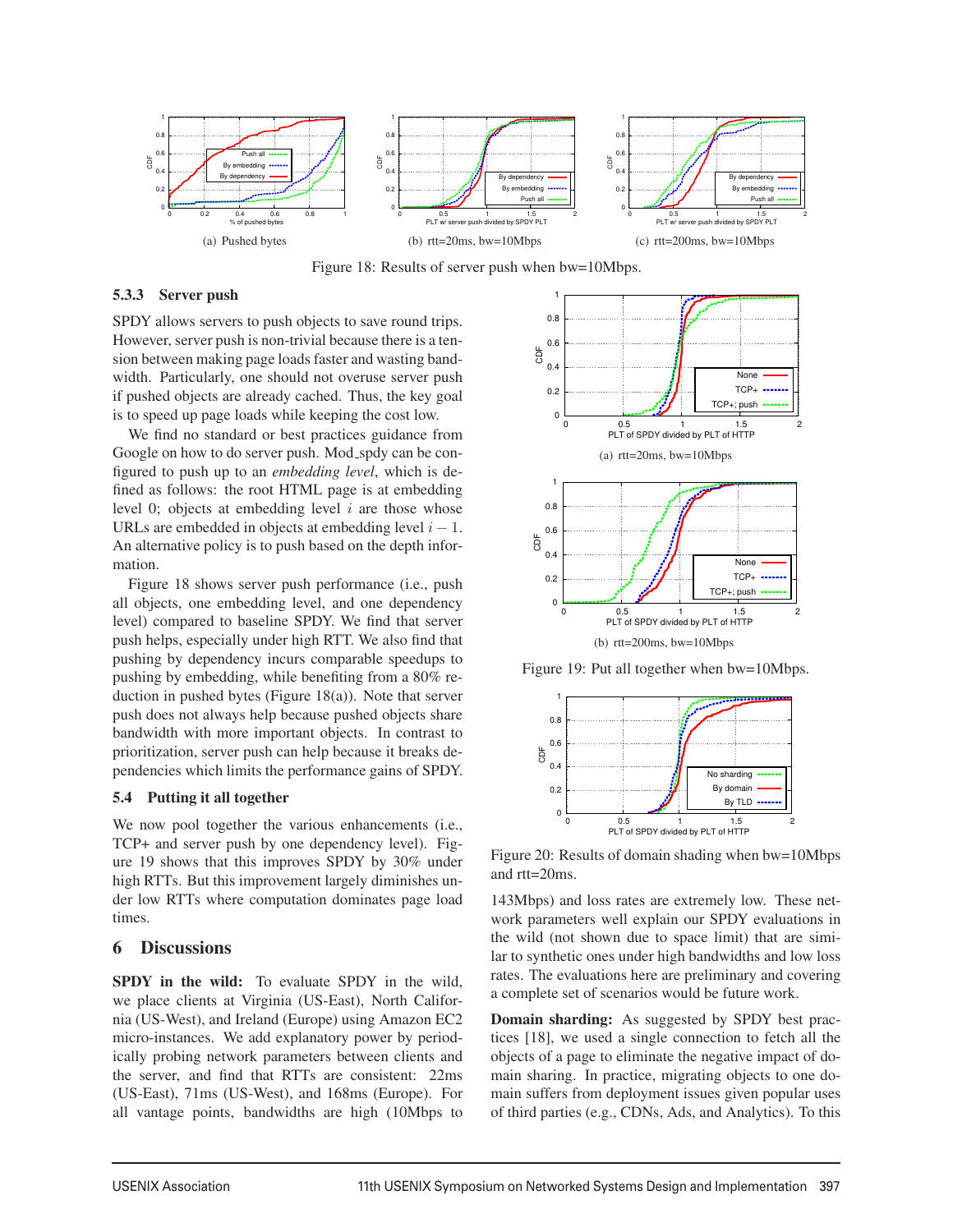end, we evaluate situations when objects are distributed to multiple servers that cooperatively use SPDY. We distribute objects by full domain to represent the state-ofthe-art of domain sharding. We also distribute objects by top-level domain (TLD). This demonstrates the situation when websites have eliminated domain sharding but still use third-party services. Figure 20 compares SPDY performance under these object distributions. We find that domain sharding hurts as expected but hosting objects by TLD is comparable to using one connection, suggesting that SPDY's performance does not degrade much when some portions of the page are provided by third-party services.

SSL: SSL adds overhead to page loads which can degrade the impact of SPDY, but it keeps the handshake overhead low by using a single connection. We conduct our experiments using SSL and find that the overhead of SSL is too small to affect SPDY's performance.

Mobile: We perform a small set of SPDY measurements under mobile environments. We assume large RTTs, low bandwidths, high losses, and large computational delays, as suggested by related literature [3, 26]. Results with simulated slow networks suggest that SPDY helps more but also hurts more. It also shows that prioritization and server push by dependency help less (not shown due to space limit). However, large computational delays on mobile devices reduce the benefits provided by SPDY. This means that the benefits of SPDY under mobile scenarios depends on the relative changes in performance of the network and computation. Further studies on real mobile devices and networks would advance the understanding in this space.

Limitations: Our work does not consider a number of aspects. First, we did not evaluate the effects of header compression because it is not expected to provide significant benefits. Second, we did not evaluate dynamic pages which take more time in server processing. Similar to browser computation, server processing will likely reduce the impact of SPDY. Last, we are unable to evaluate SPDY under production servers where network is heavily used.

## 7 Related Work

SPDY studies: Erman et al. [7] studied SPDY in the wild on 20 Web pages by using cellular connections and SPDY proxies. They found that SPDY performed poorly while interacting with radios due to a large body of unnecessary retransmissions. We used more reliable connections, enabled SPDY on servers, and swept a more complete parameter space. Other SPDY studies include the SPDY white paper [20] and measurements by Microsoft [14], Akamai [13], and Cable Labs [19]. The SPDY white paper shows a 27% to 60% speedup for SPDY, but the other studies show that SPDY helps only marginally. While providing invaluable measurements, these studies look at a limited parameter space. Studies by Microsoft [14] and Cable Labs [19] only measured single Web pages and the other studies consider only a limited set of network conditions. Our study extensively swept the parameter space including network parameters, TCP settings, and Web page characteristics. We are the first to isolate the effect of dependencies, which are found to limit the impact of SPDY.

TCP enhancements for the Web: Google have proposed and deployed several TCP enhancements to make the Web faster. TCP fast open eliminates the TCP connection setup time by sending application data in the SYN packet [15]. Proportional rate reduction smoothly backs off congestion window to transmit more data under packet loss [5]. Tail loss probe [23] and other measurement-driven enhancements described in [8] mitigated or eliminated loss recovery by retransmission timeout. Our TCP modifications are specific to SPDY and are orthogonal to Google's proposals.

Advanced SPDY mechanisms: There are no recommended policies on how to use the server push mechanism. We find that mod spdy [11] implements server push by embedding levels. However, we find that this push policy wastes bandwidths. We provide a server push policy based on dependency levels that performs comparably to mod spdy's while pushing 80% less data.

## 8 Conclusion

Our experiments and prior work show that SPDY can either help or sometimes hurt the load times of real Web pages by browsers compared to using HTTP. To learn which factors lead to performance improvements, we start with simple, synthetic page loads and progressively add key features of the real page load process. We find that most of the performance impact of SPDY comes from its use of a single TCP connection: when there is little network loss a single connection tends to perform well, but when there is high loss a set of connections tend to perform better. However, the benefits from a single TCP connection can be easily overwhelmed by dependencies in real Web pages and browser computation. We conclude that further benefits in PLT will require changes to restructure the page load process, such as the server push feature of SPDY, as well as careful configuration at the TCP level to ensure good network performance.

## Acknowledgements

12

We thank Will Chan, Yu-Chung Cheng, and Roberto Peon from Google, our shepherd, Sanjay Rao, and the anonymous reviewers for their feedback. We thank Ruhui Yan for helping analyze packet traces.